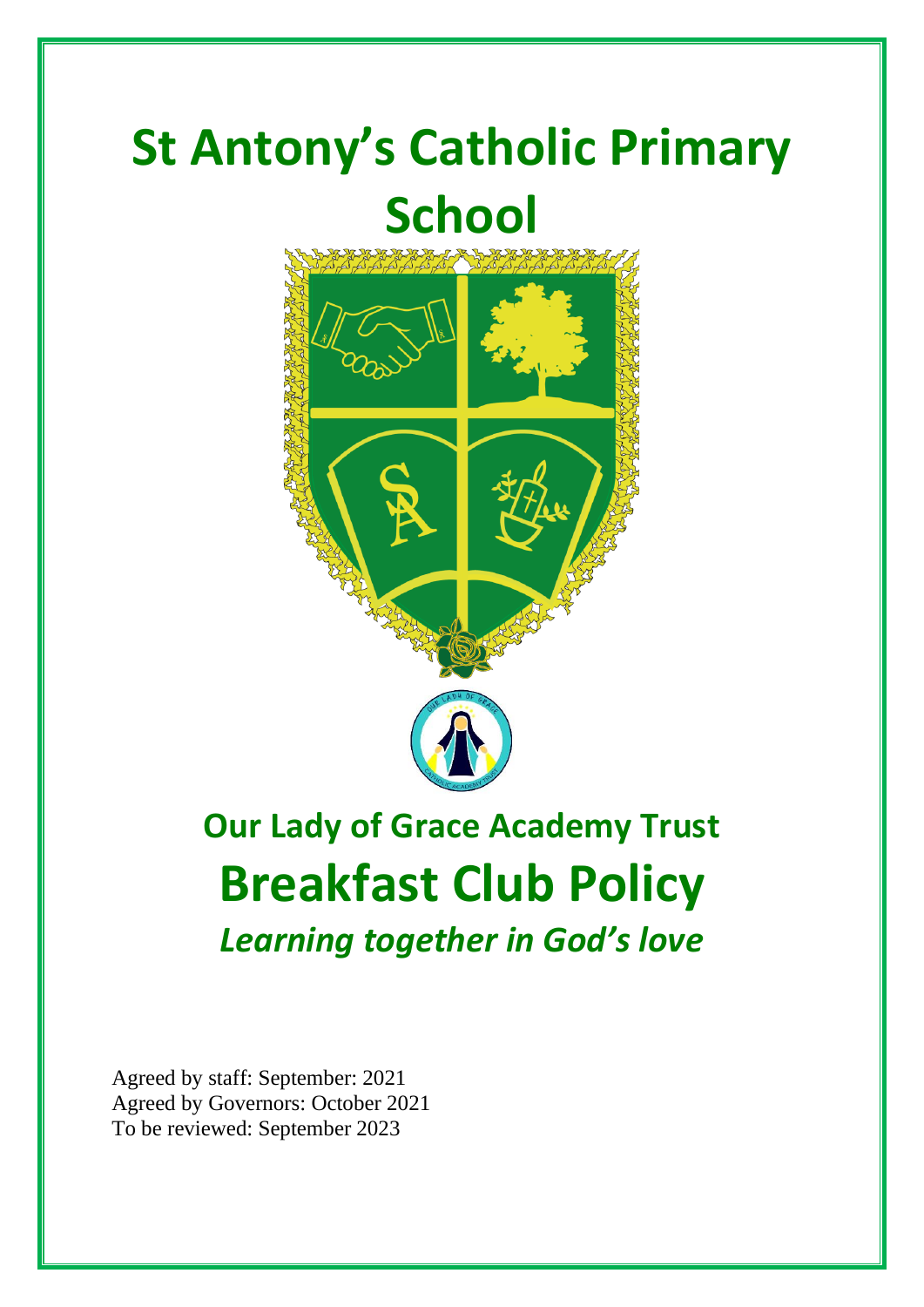# **Our Mission Statement**



**At St. Antony's Catholic School we celebrate our special talents as children of God: We try to be like Jesus and always keep him in our hearts.**

 **We work together in our homes, school and parish to share our gifts and learn together. We understand that we are all different and we respect each other. We look after our world so that we may share it together in peace.**

St Antony's Catholic Primary School is part of the multi-cultural London Borough of Newham.

We value our Christian ethos and therefore respect the Cultures and Faiths of all.

# Aims

• To provide a happy, welcoming place at the start of the school day where all children are valued, supported and cared for.

- To help children be healthy, happy and alert…ready for school and learning.
- To encourage all areas of the children's development through their interaction and play.
- To ensure the safety and welfare of each child.
- To offer a varied and stimulating range of learning, socialisation and play opportunities.
- To support working parents by providing an affordable childcare facility

• To offer a consistent and reliable service to enable working parents to have confidence to go off to work with the knowledge that whilst their child is at Breakfast Club they are safe and well cared for.

# Opening/Operating Times

The Breakfast Club will operate in term time only from Monday to Friday 8 am – 8.45am Breakfast stops being served at 8.30am; this is also the last entry time for children to attend.

# Staff INSET/Training Days

Breakfast club **will not** operate on Staff Development/Training/Inset days.

## Admissions

There are currently 50 places available for Breakfast Club. The club is fully inclusive for children from Reception to Year 6. Any parent/guardian with a child that has any additional or special needs should record these on the compulsory membership form. This is so that any child with additional needs can be appropriately welcomed and supported by the club. See appendix one. Booking and payment arrangements membership form is required for each child attending and must be completed before the child/children's admission to the club.

## Booking and Payment Arrangements:

All parents who desire a place for their child/children must complete a membership form required for each child attending the club. Places at the club are allocated on a strictly "first come, first served basis and in certain circumstances on a needs basis." **The cost is £2.50 per**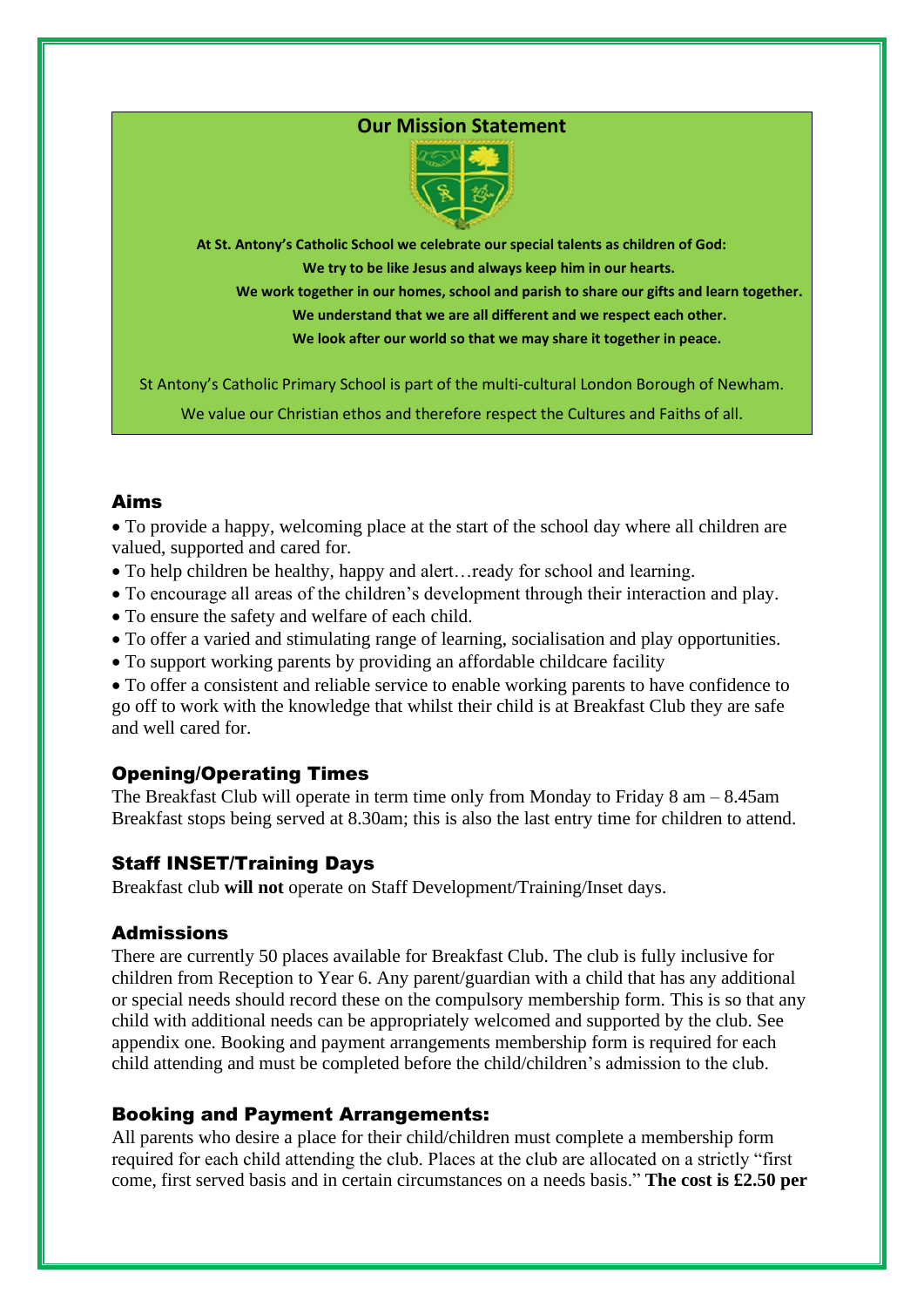**morning (free for children entitled to PPG)**. This should be paid in advance or on the day. Children do not need to attend every day. The SENCO/Inclusion Manager and another designated staff member leading the club will keep an accurate record of attendance and will pass this record to the School Finance/Business Manager each week so that invoices for payments may be arranged.

A record will be kept by the Breakfast Club Lead and School Finance Officer; of any parents who pay in advance- so that this is credited for the individual child's next attendance. No child will be turned away from Breakfast Club who is in dire need of this support, but if a child has not paid then the parents/carers will be contacted by the designated staff in charge and payment settlement requested. It will be at the discretion of the Head Teacher to confirm children who may attend for free due to financial hardship or other social or financial issues. All children in receipt of PPG are automatically entitled to free places should they wish to use this facility.

# Location of Breakfast Club:

The Breakfast Club sessions will be held in the school's Dining Hall. The school's kitchen is used to prepare and serve food as well as to utensils and tableware. The equipment and foods are kept in an allocated area near the kitchen. Breakfast Club Staff are to ensure that all areas are left clean and tidy at the end of the session.

#### Behaviour

The school's Behaviour and Discipline Policy is applicable to the Breakfast Club to ensure consistency for the children at the club as well as across the school. If a child continually behaves badly the school reserves, the right to withdraw the place from this child as Clubs are non-statutory provision.

#### Communication with Parents

The Inclusion Manager or other Breakfast Club Staff may have verbal communication with parents/guardians where the parent/guardian is asking for clarity, details regarding payments and invoicing or for a message to be passed onto a teacher when they drop off their child in the morning as Breakfast Club is before school. Occasionally, Breakfast Club will feature in the school's newsletter with children featured in the report.

## **Staffing**

Our Breakfast Club will be managed by: The Breakfast Club Lead who is a member of the SLT and completes the register by the entrance gate at KS2 daily. The Breakfast Club Team which is made up of 4-5 staff members supervises the children and assists with the clearing away of the equipment used to ensure that the highest standards of cleanliness and safeguarding are adhered to. At least two general assistants will be available to support the Lead. This team will work together to ensure that the children are properly managed and supervised, efficiently fed and cared for and are gainfully occupied after eating by playing educational games or completing reading, comprehension or number work which supports their learning in class in a happy, safe and productive manner.

#### Preparation Team:

The school's Welfare and or Assistant Welfare Officer as well as other support staff will be available to aid with preparing and serving the food for the children each morning and organise the cleaning of all of the equipment required to run the Breakfast Club. In addition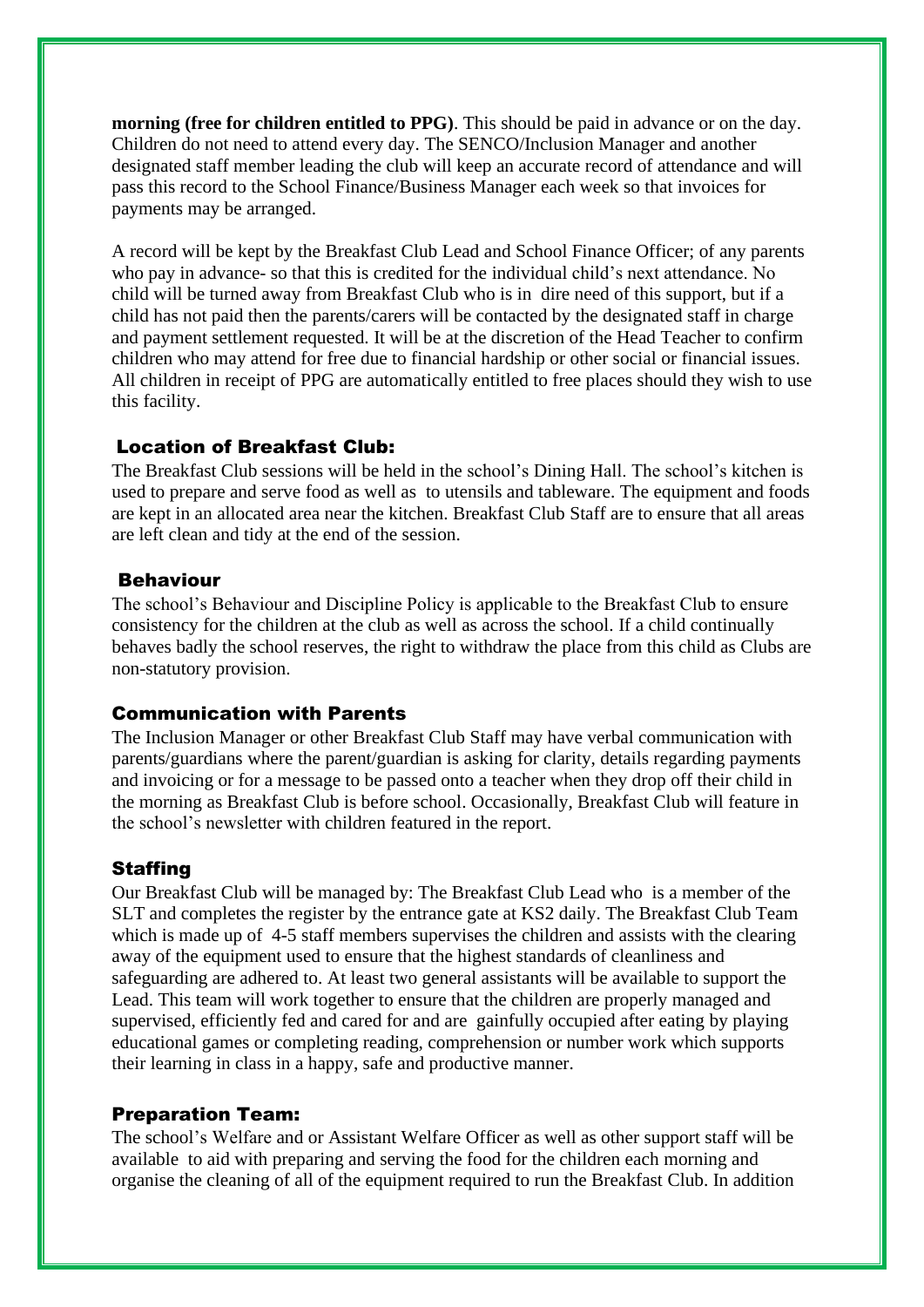to Breakfast Club Staff, the Site Manager will be on site from 7.00am onwards to assist with the putting out and storing away of the tables alongside the designated member of the School Leadership Team (Miss Baptiste) who will give daily oversight of operations.

Staffing may be affected by staff sickness and absence. If a member of staff is absent, they must notify the Inclusion Manager/SENCO or Head Teacher who will arrange any necessary cover. All staff working with the children are DBS checked or working under the supervision of those who are and are dedicated to promoting opportunities for child centred work, and play following guidelines and standards, which are set by Ofsted. Staff are identified by- a green school lanyard with their fob, photo and name. Our staff: child ratio is 1:10. Breakfast Club Staff are usually on site by 7.45am and are ready to serve breakfast at 8am. All Breakfast Club children should enter via the main KS2 school entrance. Children's parents should register and pay club fees on arrival to the Breakfast Club Lead or via PAY+. The register is kept by the Breakfast Club Staff until each Friday when it is passed on to the School Finance Officer/Business Manager.

#### Breakfast Menu

Once in the dining hall, children will be prepared to eat their breakfast food as supplied by the school which will consist of a range of different cereals and milk, fruit and fruit juices, toast and butter, jam or Nutella, sausage and baked beans.

Our selection of food aims to be multicultural and offer a healthy balance. Children will be active in the preparation of their breakfast and will learn hygiene skills if parents have permitted them to do so. Children have the choice whether to have food or not, although they are encouraged to do so as the Breakfast Club is not merely for the provision of breakfast but more so, for the provision of Child Care for parents in full time work or for those who have to leave early for work. The registration form will detail any specific requirements a child has. The school is a Healthy School and abides by the guidelines set by the School Food Trust On Special Occasions such as Pancake Day (Shrove Tuesday) the school may deviate from the usual menu and provide pancakes, waffles, cheese on toast for those who so desire. Examples of the food served:

| <b>Food Served</b>                                                  | <b>Image</b>                  | <b>Nutritional Value</b>                                                                       |
|---------------------------------------------------------------------|-------------------------------|------------------------------------------------------------------------------------------------|
| <b>Toast</b><br>Using whole grain,<br>whole wheat or<br>50:50 bread |                               | Good source of<br><b>Carbohydrates for energy</b><br>& Fibre for digestion                     |
| <b>Toppings</b><br>Butter, Jam                                      | wwas<br>mgwyn<br><b>FLORA</b> | <b>Healthy unsaturated fat</b><br>for energy and Joint s<br><b>Fruit based-vitamin A&amp;C</b> |
| <b>Nutella</b><br>Not served to<br>children with nut<br>allergies   |                               | <b>Healthy source of</b><br>vitamins and minerals                                              |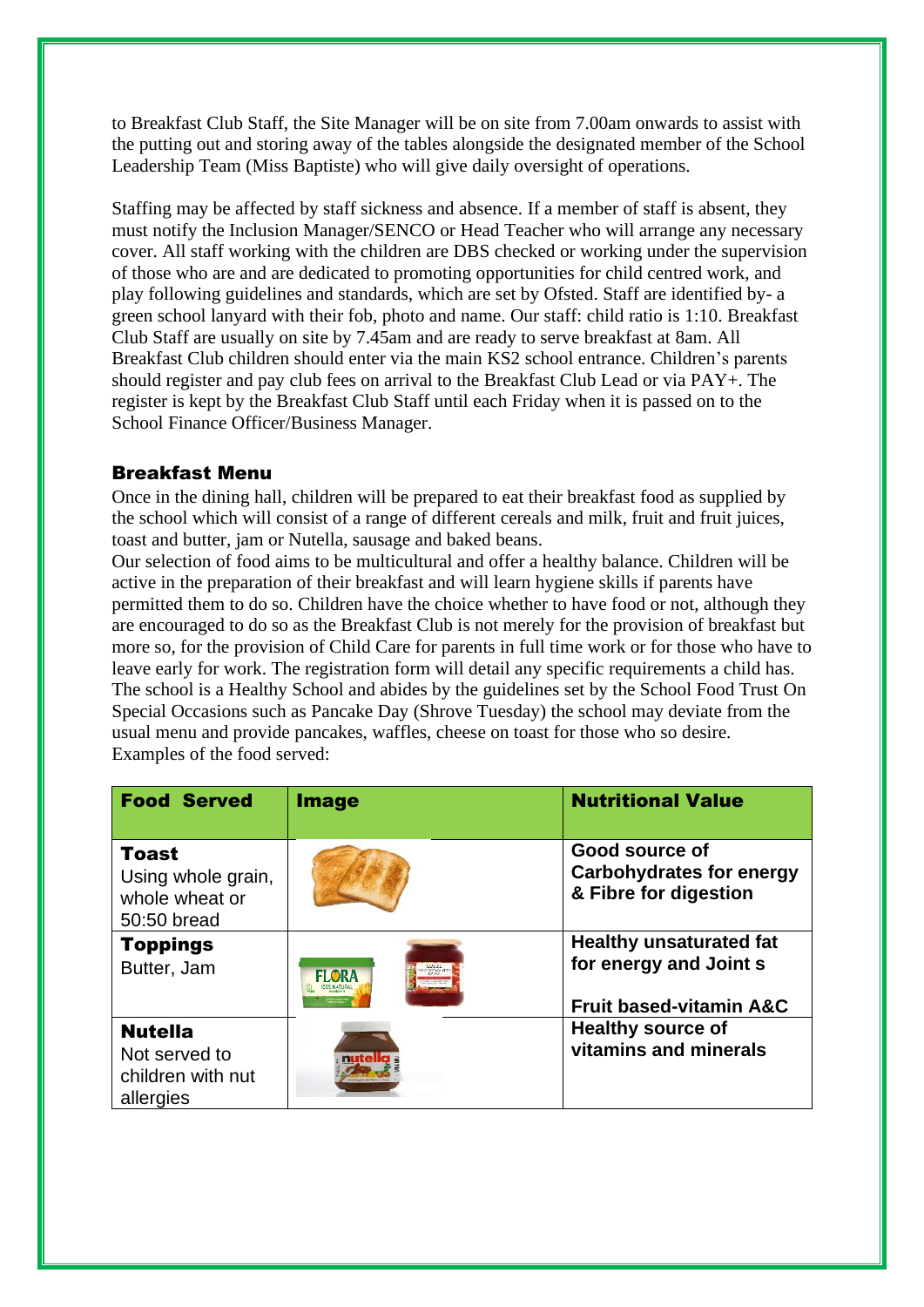| Wholegrain<br><b>Cereal</b>                                                        | Honey, Nut<br>Multi-Grain<br><b>Cheerios</b><br><b>Theeri</b> r<br>Cheerios | Healthy source of fibre,<br>vitamins and minerals                               |
|------------------------------------------------------------------------------------|-----------------------------------------------------------------------------|---------------------------------------------------------------------------------|
| <b>Semi-Skimmed</b><br><b>Milk</b><br>Not served to<br>those lactose<br>intolerant |                                                                             | <b>Good Source of Protein,</b><br>Vitamin D, Minerals and<br>Calcium            |
| Fruit-<br>a wide range                                                             |                                                                             | <b>Good Source of Vitamins,</b><br><b>Minerals, Natural Sugars</b><br>and Fibre |
| <b>Fruit-Juices</b>                                                                |                                                                             | <b>Good Source of Vitamins,</b><br><b>Minerals, Water and Fibre</b>             |
| Pancakes/<br><b>Waffles &amp;</b><br><b>Syrup</b>                                  |                                                                             | Good source of<br><b>Carbohydrates for energy</b>                               |
| Yogurt                                                                             |                                                                             | <b>Good Source of Protein,</b><br>Vitamin D, Minerals and<br>Calcium            |

# Supporting Health and Self- Care

Once they have eaten, children will clear their own cups and plates away from the eating tables and take them to be washed up by the staff in charge. Children will only use the main KS2 school toilets for Boys and Girls. Children will help to tidy up equipment at the end of the club each morning.

# Breakfast Club Activities

Over each week at Breakfast Club, children will have the choice of activities in which they may wish to participate. This will include the following:

| <b>Day</b> | <b>Activity</b>                             | <b>Expected Learning Outcome</b>           |
|------------|---------------------------------------------|--------------------------------------------|
| Monday     | Reading (KS1&2) & Phonics for EYFS          | Developing Reading Skills and Fluency      |
| Tuesday    | <b>Times Tables/Mental Maths Games</b>      | Consolidating Number Knowledge & Skills    |
| Wednesday  | <b>Reading Comprehension &amp; Phonics</b>  | <b>Building Comprehension Skills</b>       |
| Thursday   | Games & Puzzles: Jenga, Snap, cards         | Problem solving, Social Skills & Team Work |
| Friday     | <b>Grammar, Punctuation &amp; Spellings</b> | Consolidating GPS knowledge and use        |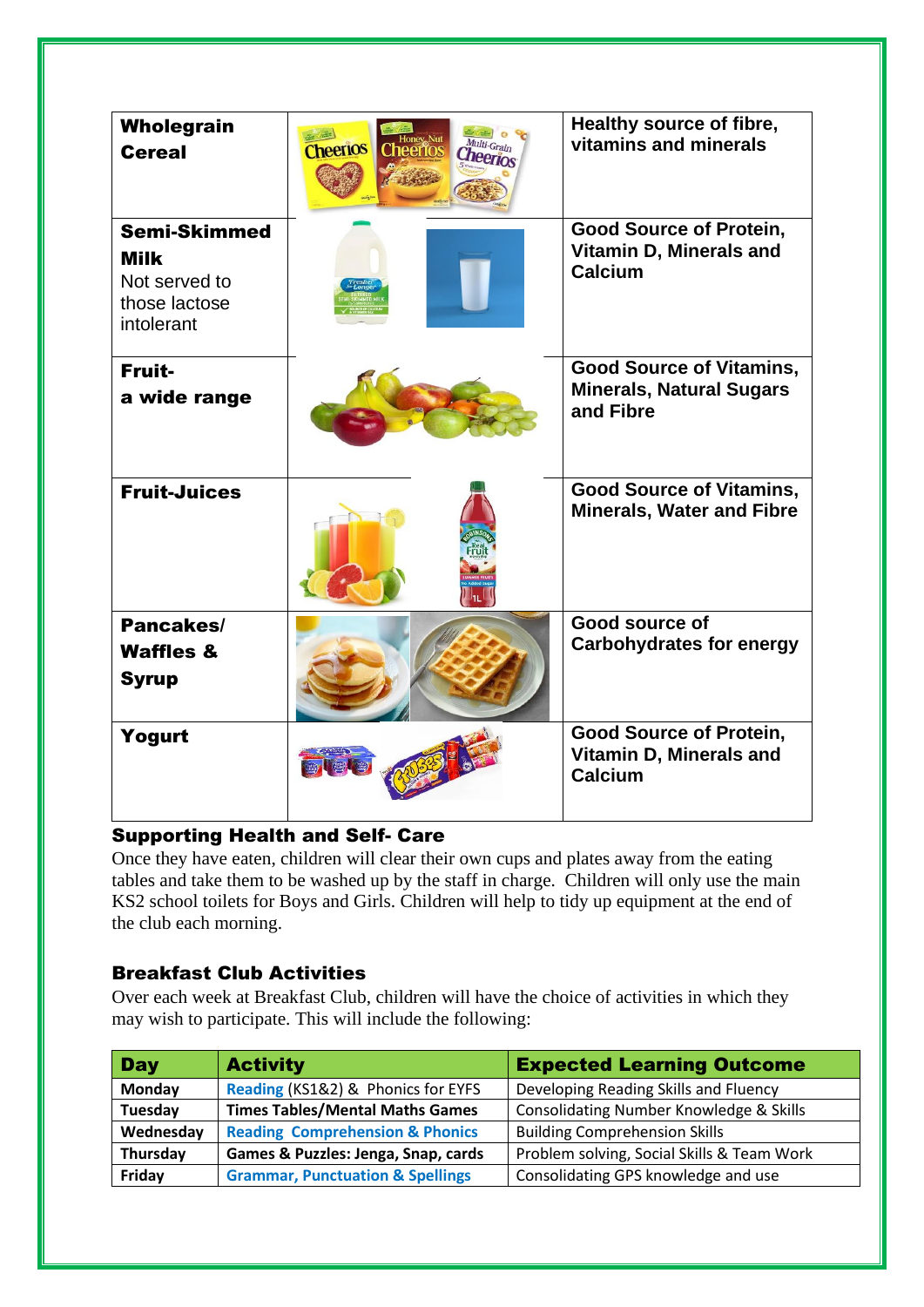Each child is encouraged to make their own choices regarding the activities they choose to participate in. Weekly programmes of games and activities may include: Scrabble, Boggle, Snakes and Ladders, Connect 4, puzzles as well as quizzes, number work and reading comprehension as indicated in the table above.

#### Year 6 Breakfast Club Monitors will support the children daily with: **Reading, GPS & Maths and Homework**

- **Art** using various mediums and the exploration of cultural diversity
- **Board /thinking games**
- S**ocialisation games**
- Each child gets a Plastic Wallet in which to keep his/her work and at the end of the year will be allowed to take this home.

#### Resources

Breakfast Club has a supply of appropriate games and puzzles, a range of books covering different genres for EYFS to Year 6 for the children to read, activity books and resources for the children to use daily. The Welfare Officer keeps these in safe storage.

# Electrical Equipment

All electrical equipment used by the Club (Toaster, Microwave, Kettle etc.) are PAT Tested annually along with all other school electrical equipment and are stored safely in the kitchen which is serviced under contractual arrangements.

# Dismissal Time

.

Once Breakfast Club time is up, the staff will then release the Y3-6 children in an orderly line led by the Breakfast Club Monitors onto the KS2 playground to join their class lines. From 8.45am Y1&2 and Reception children will stay with the designated staff member who will escort them to their respective classes at 8.45am. If it is raining, then staff will stay with the children inside until it is time for them to go to their classes.

## Parental and Pupil Feedback

St Antony's Catholic Primary School values any parental or pupil opinions and welcomes feedback about how the club is run and performing. Parents are welcome to come and see the Breakfast Club in action at any time that is convenient for staff while their child is attending.

## Complaints Procedure

Any complaints must follow the school's Complaints Procedure. Therefore, these must be lodged sensitively and professionally- initially in person and verbally with the staff on the ground at the time of the incident or reason for the complaint. This is because most matters are simple and resolvable with amicable dialogue. However, should the need arise to escalate any matter, the complainant may wish to speak to the lead/manager for the Breakfast Club on the matter. If it is required/necessary, the individual staff or parent/child involved should be asked to give their account and the matter to be dealt with based on the facts surrounding the issue or incident. As a last resort and only if necessary, the matter may be referred to the Head Teacher or member of Senior Leadership (SLT) designated to address such matters. If necessary a matter may be put in writing by any relevant party (parent or staff) regarding the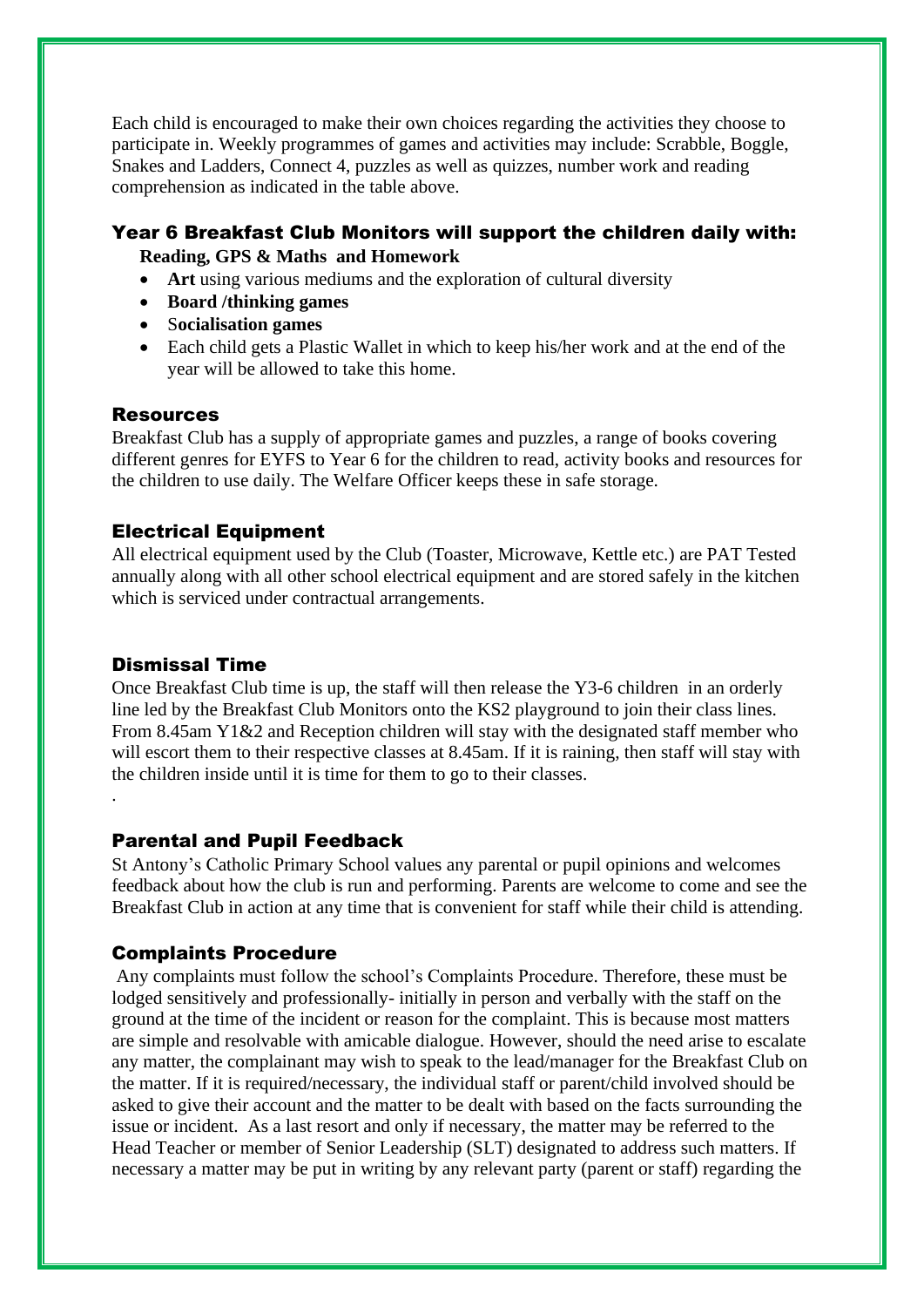Breakfast Club and when this happens the issue will be dealt with following the school's Complaints Policy.

#### Cancellation of Breakfast Club

The only possible cause for cancellations would be school closure due to adverse weather conditions or problems with the building. For example: no heating or water supplies. In the event of a closure: - a member of school staff will endeavour to contact individuals by text or phone by 7.30am at the latest - School closures are reported locally via the media or via the schools texting/messaging service as well as on the Class Dojo or the school website.

#### **Indoor Activities**

Each child is encouraged to make their own choices regarding the activities they choose to participate in. Weekly programmes of activities may include: Scrabble, Boggle, Snakes and Ladders, Connect 4, puzzles as well as quizzes, number work and reading.

- **Reading, GPS & Maths and homework**
- **Art** using various mediums and the exploration of cultural diversity
- **Crafts** using a wide variety of textures and materials
- **Board /thinking games**
- S**ocialisation games**
- Each child gets a file in which to keep their work.

#### **Emergencies**

As part of the membership form parents will be asked to complete emergency contact numbers to enable Breakfast Club staff to contact them in the case of emergency. These membership forms are kept in a locked, fire resistant filing cabinet. In cases of emergency the school's Health and Safety procedures will be followed eg. for fires.

#### Fire Procedures

In the event of a fire, children and staff will follow the normal school procedures, leaving the building calmly via the closest exit. They will congregate on the school's playground in a line. The club's register for the day will be called and all names will be checked. The staff signing in book will also be checked to ensure that all staff are safe. There will be a fire practice in accordance with the school's emergency fire and evacuation policy

#### Health and Safety

Breakfast Club is run by the school and the existing Health and Safety Policies will be followed. The dining hall area will be checked regularly by staff to ensure the safety of the children and a record kept. Risk assessment A separate risk assessment has been completed for Breakfast Club sessions and activities.

#### Medical Needs

Accidents will be treated by a trained first aider and the accident will be recorded in the accident book. Breakfast Club will follow the school's first aid policy. Inhalers are kept in the classrooms. If a child needs their inhaler then a member of staff will escort them to their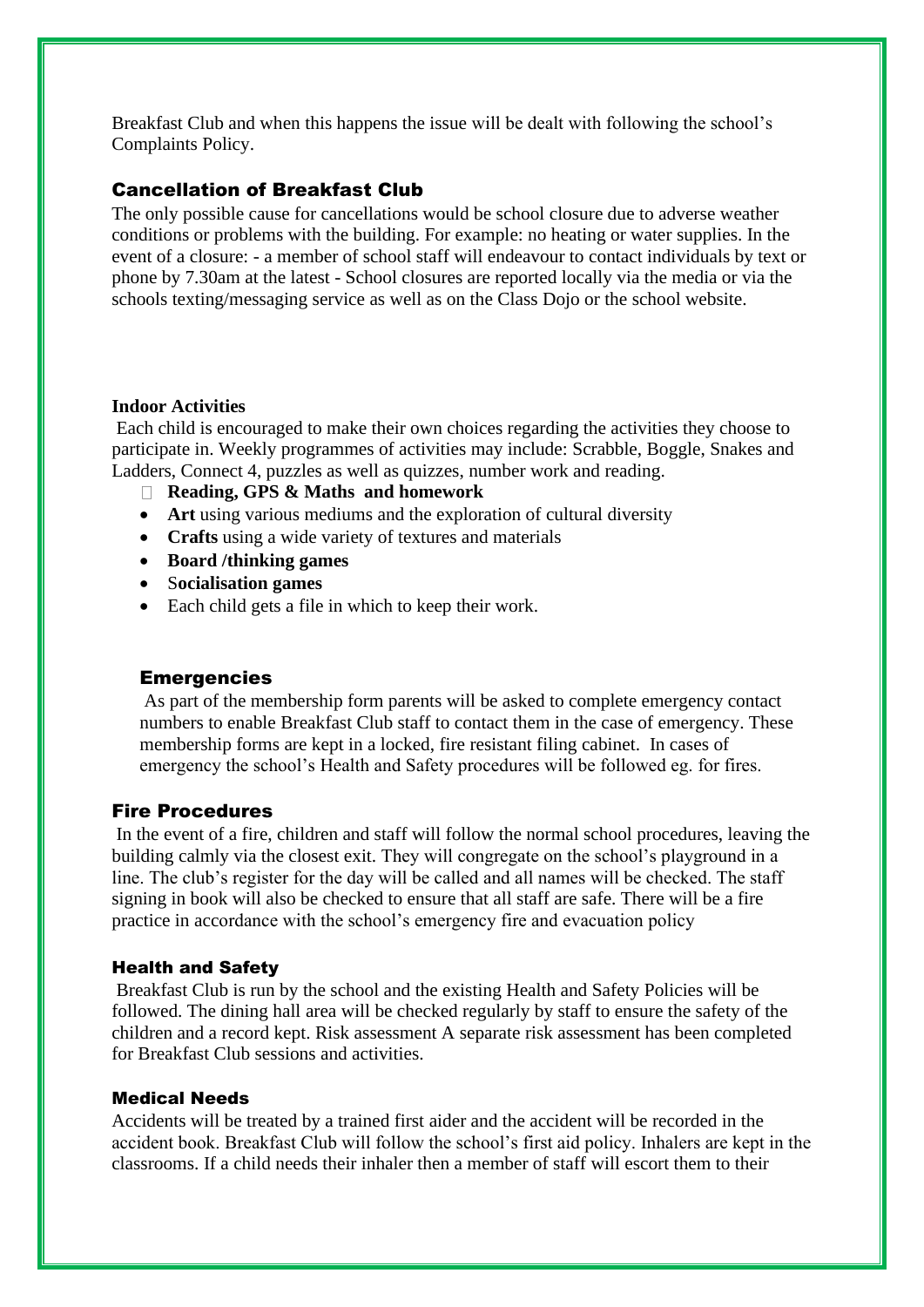classroom to observe that the medication has been taken correctly. Keys for unopened classrooms can be accessed via the school office which is open from 7.15am. Other medication will be administered according to the existing school policy on medication.

#### Equal Opportunities

Breakfast club will take positive steps to ensure that provision is made for a safe, caring and welcoming environment, which promotes and reflects cultural and social diversity and is equally accessible to all. All children and their families will be treated with equal concern and value.

#### **Safeguarding**

In accordance with Safeguarding arrangements, all staff involved in the running of the Breakfast Club will have current DBS clearance. These records are held in the school office. Breakfast Club staff will follow existing school policies and procedures for child protection and the code of conduct. Where ICT equipment is used, they must follow the schools e.safety policy and procedures.

#### Policies and Procedures

Breakfast club will operate in tandem with other relevant schools own policies and procedures (Health & Safety, Safeguarding, SEND, Curriculum, Equalities and Equal Opportunities) which are all available from the school's office and can be accessed on the Website.

#### Policy Review

This policy will be reviewed and evaluated by the Head Teacher/SLT and Governing Body and will be reviewed every three years.

#### Equal Opportunities

This policy applies to all school users regardless of gender, colour, race, ability or disability, religion or nationality. All staff will be asked to sign to indicate that they have read and abide by the policy.

#### **Attachments:**

- 1. Breakfast Club Membership Form
- 2. Risk Assessment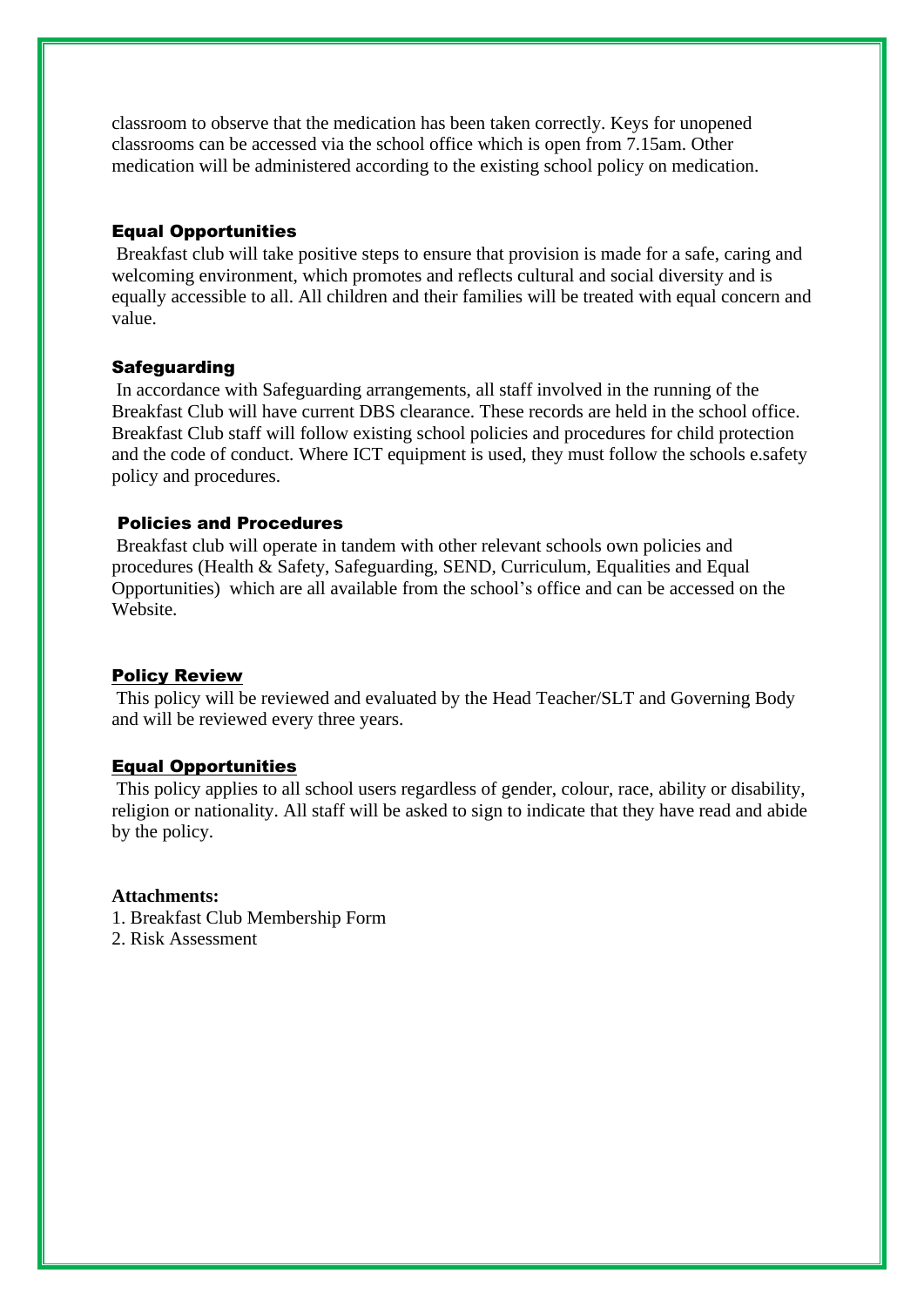

| Child's Name:                                                                                                                                                                                                                                                                                                                           |         | Class:                           |  |  |
|-----------------------------------------------------------------------------------------------------------------------------------------------------------------------------------------------------------------------------------------------------------------------------------------------------------------------------------------|---------|----------------------------------|--|--|
| Parent/Carer's Details                                                                                                                                                                                                                                                                                                                  |         |                                  |  |  |
| Mum                                                                                                                                                                                                                                                                                                                                     |         | Mobile: Work                     |  |  |
|                                                                                                                                                                                                                                                                                                                                         | Mobile: | Work<br>$\overline{\phantom{a}}$ |  |  |
| <b>Example 19 Mobile:</b> Mobile:<br>Work<br>Carer:<br>*Emergency Contact Names Must Be Different From Parents and Carers<br>Emergency Contact Mobile: Manual Manual Manual Manual Manual Manual Manual Manual Manual Manual Manual Manual<br>Please list any medical conditions:<br><u> 1989 - John Stein, Amerikaansk politiker (</u> |         |                                  |  |  |
| Does your child require any special support?                                                                                                                                                                                                                                                                                            |         |                                  |  |  |

# Does your child have any SEND needs? Please State:

**Breakfast Club**: **Fees are £2.50 per day per child**. This covers both food and childcare services. Children who wish to receive breakfast to eat each morning will be served between 8.05 and 8:35. Parents whose children have special dietary needs may supply the food needed (gluten free bread, soymilk etc.) and staff will supervise them with the eating. If children take their own food in which is prepared by parents they will be supervised and supported to eat it daily as part of the child care service provided.

I agree to support my children with following the breakfast club expectations.

Signed\_\_\_\_\_\_\_\_\_\_\_\_\_\_\_\_\_\_\_\_\_\_ Date:\_\_\_\_\_\_\_\_\_\_\_\_\_\_\_\_